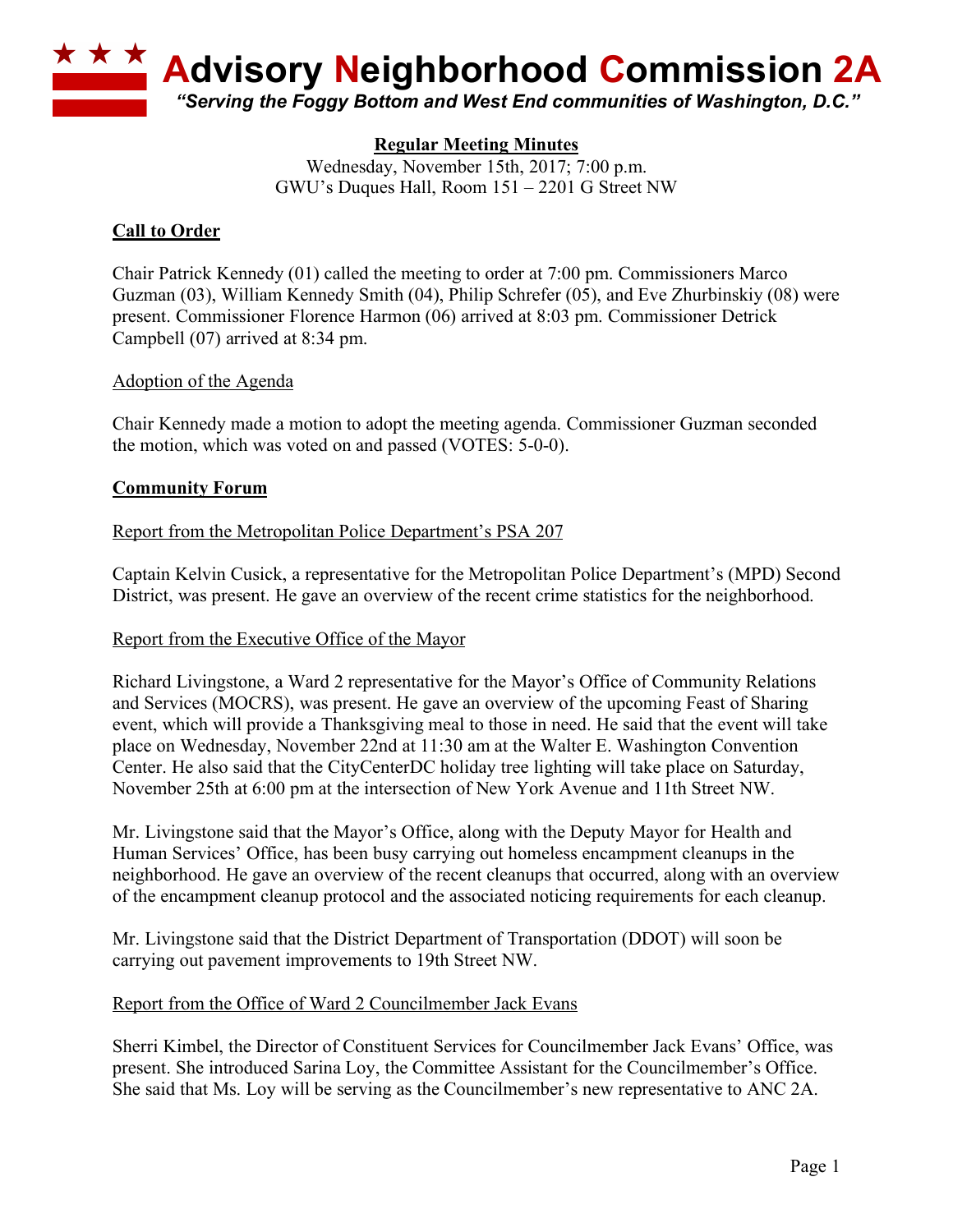### Ms. Loy introduced herself to meeting attendees.

## Report from the Ward 2 Education Network

Peter Sacco, the ANC's Executive Director, said that the School Without Walls at Francis-Stevens will be hosting an open house for prospective families on Friday, December 15th at 9:00 am at the school. He added that the MySchoolDC lottery opens on Monday, December 11th.

#### Report from the West End Library

Chair Kennedy said that the grand opening for the new West End Library will take place on Saturday, December 9th. He said that the West End Interim Library at the Watergate closed on Thursday, November 9th. He encouraged local residents to visit the DC Public Library's Library Express branch at 1990 K Street NW during the interim period.

#### Commissioner Updates

Commissioner Schrefer gave an update regarding his work to improve the pedestrian crossing lights along Virginia Avenue NW. He said that there is currently a non-working pedestrian light located at the intersection of 24th Street and Virginia Avenue NW that he is encouraging DDOT to fix. He said that he is also encouraging DDOT to address the gaps in the fence on the median of the 2300 block of Virginia Avenue.

Commissioner Zhurbinskiy said that Bindaas and Laoban Dumplings, two new eateries, recently opened in the Shops at 2000 Penn. She also announced that she will be graduating from GW in December and will thus be resigning from the ANC.

### Presentation by Dr. Jenifer Smith, the Director of the DC Department of Forensic Sciences

Dr. Jenifer Smith, the Director of the DC Department of Forensic Sciences (DFS), was present. She gave an overview of the agency. She said that agency serves as DC's independent forensic laboratory. She added that the agency also includes DC's public health lab.

Dr. Smith said that DFS has a Stakeholder Council that includes DC's Chief Medical Examiner, Chief of Police, Fire and EMS Chief, and other key representatives. She said that the agency also has a Science Advisory Board and that she is looking for scientists to join the board.

Dr. Smith said that DFS has an internship program that recruits interns from across the country. She added that the agency just started a high school internship program.

Dr. Smith distributed informational materials regarding DFS to commissioners. She said that she works hard to ensure that her staff have the right tools that they need to do their jobs.

### Commissioner Updates (Continued)

Chair Kennedy said that a hearing regarding DC Council Bill B22-0579 – the "Helicopter Landing Pad Amendment Act of 2017" has not yet been scheduled.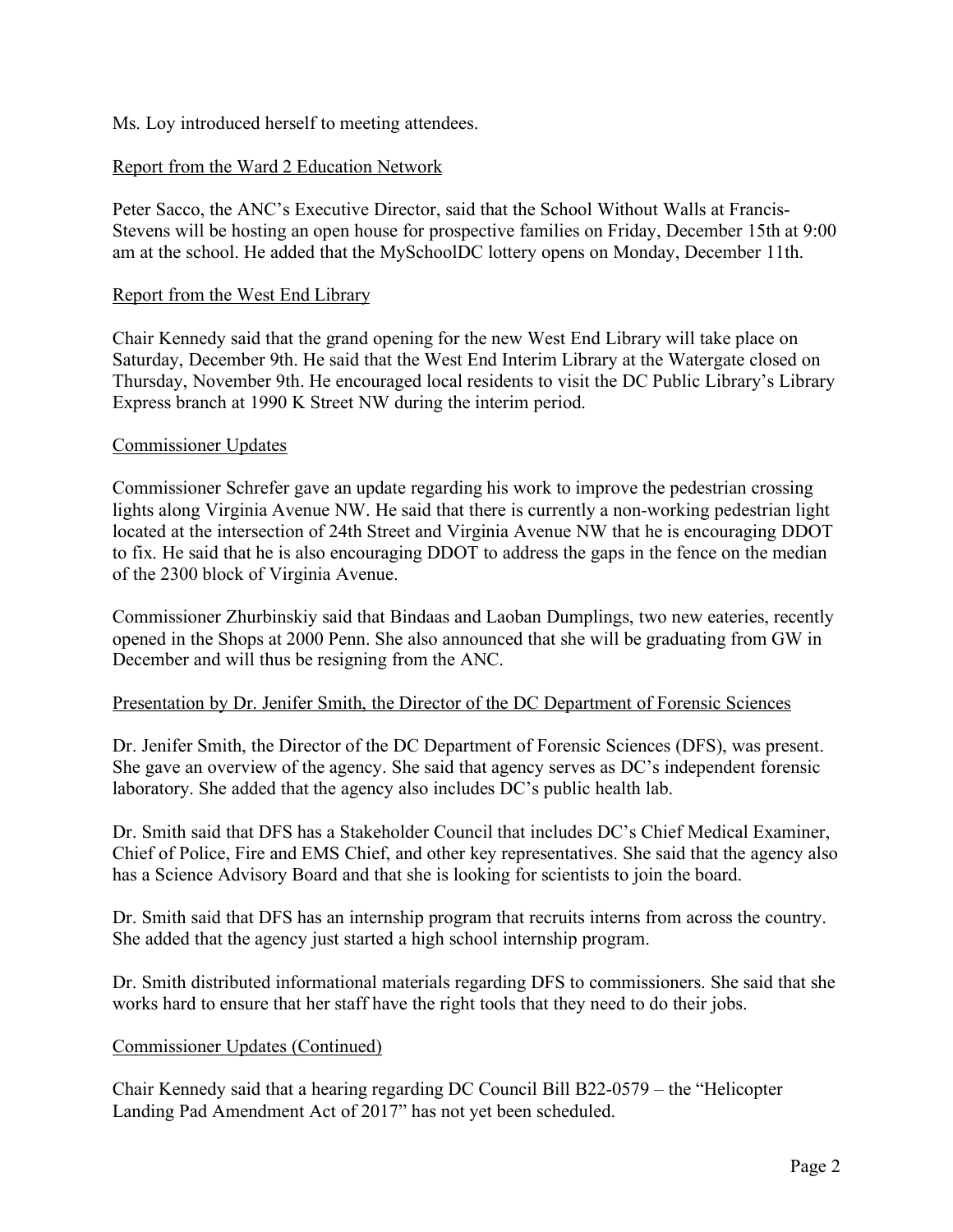Chair Kennedy said that he recently met with a representative from the American Red Cross. He said that the organization has committed to the continued maintenance of certain public spaces surrounding the organization's former headquarters building at 2025 E Street NW through the end of 2018. He said that he hopes to work with the General Services Administration (GSA), the new owner of the building, to ensure the continual maintenance of the public spaces on a longer term basis moving forward.

### Announcements and Public Comments

Marina Streznewski, the President of the Foggy Bottom Association (FBA), said that FBA will be holding a community shredding event on Saturday, December 2nd from 10:00 am to 2:00 pm on the 2400 block of Eye Street NW between 24th Street and New Hampshire Avenue. She added that FBA's annual holiday party will take place on Monday, December 4th at 6:30 pm at the Avenue Suites Hotel, 2500 Pennsylvania Ave NW.

Renee McPhatter, GW's Assistant Vice President for Government and Community Relations, introduced Kevin Days, GW's new Director of Community Relations, to meeting attendees. She gave an overview of Mr. Days' professional background.

James Harnett, a GW student, introduced himself to meeting attendees. He said that he plans to submit signatures to run as the commissioner for district 2A08 once Commissioner Zhurbinskiy resigns from the seat.

## **Regulatory Agenda**

## Presentation by the DC Office of the People's Counsel Regarding Utility Projects in the Neighborhood

Cheryl Morse, a Consumer Outreach Specialist for the DC Office of the People's Counsel (OPC), was present. She gave an overview of OPC's work on behalf of DC residents. She said that the office advocates on behalf of consumers and can take local utility companies to court.

Ms. Morse gave an overview of Pepco's undergrounding project. She said that while the project only affects Wards 3, 4, 5, 7, and 8, all DC residents will still be paying for the project. She added that the project will start in early 2018. She also gave an overview of OPC's work to address misleading mailers sent by third party energy suppliers.

Ms. Morse said that OPC is developing a response to the application by Washington Gas to merge with AltaGas. She said that OPC is opposed to the merger. She said that the Public Service Commissions in DC and Maryland are the remaining Public Service Commissions that have not yet signed off on the merger. She added that the DC Public Service Commission will be holding a series of community hearings regarding the merger.

Commissioner Smith asked what the source of funding was for AltaGas' all-cash offer to merge with Washington Gas. Ms. Morse said that OPC is currently trying to figure out what the source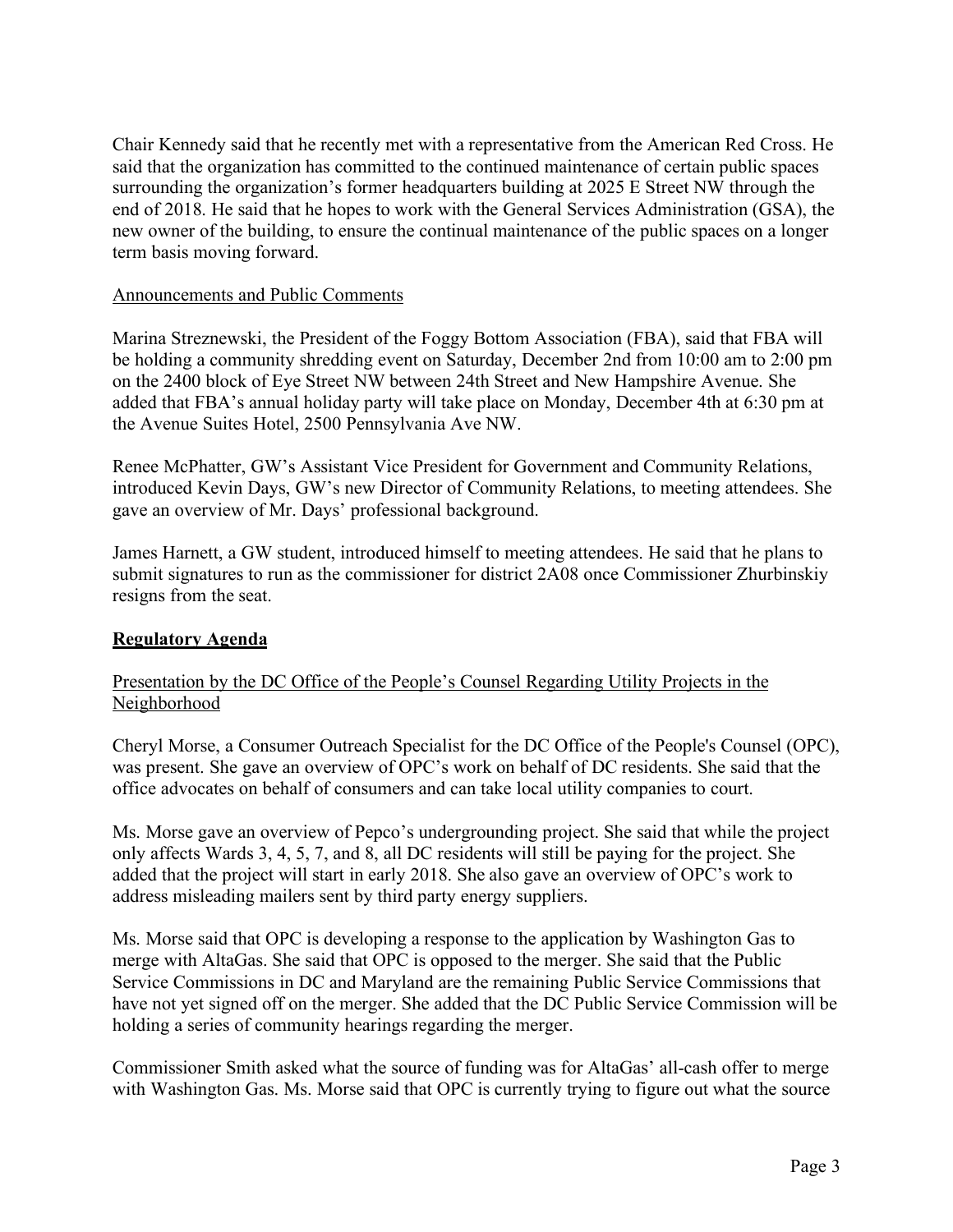of funding is. She said that the companies have not been transparent regarding the source of funding.

Commissioner Smith gave an overview of Ms. Morse's work to address community concerns regarding Washington Gas' PROJECTpipes project in the Foggy Bottom Historic District.

# **Administrative Matters**

Discussion Regarding a Possible ANC Nomination for the Morris and Gwendolyn Cafritz Foundation Awards for Distinguished DC Government Employees

Commissioner Smith made a motion to nominate Cheryl Morse, a Consumer Outreach Specialist for the DC Office of the People's Counsel, for the Morris and Gwendolyn Cafritz Foundation Awards for Distinguished DC Government Employees. Chair Kennedy seconded the motion, which was voted on and passed (VOTES: 5-0-0). The resolution reads as follows:

In 2016-17, Ward 2 was the site of three major projects to replace older gas meters, mechanical couplings and service lines. The projects were poorly executed, resulting in gross inefficacy, redundant effort and destruction of many historic residences. ANC and DC Council staff wasted significant man-hours trying to communicate and coordinate repairs with Washington Gas and its subcontractor. Cheryl Morse was able to establish effective lines of communication and achieve results including better overall coordination, repairs to numerous residences and the discovery of a set of issues with city-wide impact, especially in Ward 5. Ms. Morse spent countless hours working with individual homeowners to ensure repairs to their property were completed to homeowner satisfaction and future efforts were better coordinated. For these reasons, ANC 2A has unanimously supports this nomination.

## **Regulatory Agenda (Continued)**

Presentation Regarding the Renovation Plans for the University Inn Washington DC at 824 New Hampshire Avenue NW

Bill Brust, the architect for the University Inn Washington DC's renovation project, was present. He gave a visual presentation regarding the plans to renovate the property.

Mr. Brust said that the hotel is proposing to paint all of the exterior surfaces of the building and to make improvements to the canopy along New Hampshire Avenue NW. He said that the hotel would also like to replace the garage door on the New Hampshire Avenue side of the building, to add a metal fin up the side and across the top of the building, and to add a green wall along the hotel's driveway

Commissioner Smith asked if any additional lighting would be added as part of the renovation project. Mr. Brust said that the hotel is proposing to add hanging light bulbs above the hotel's driveway. Commissioner Smith said that he is concerned that the hanging light bulbs may be visible from other nearby properties.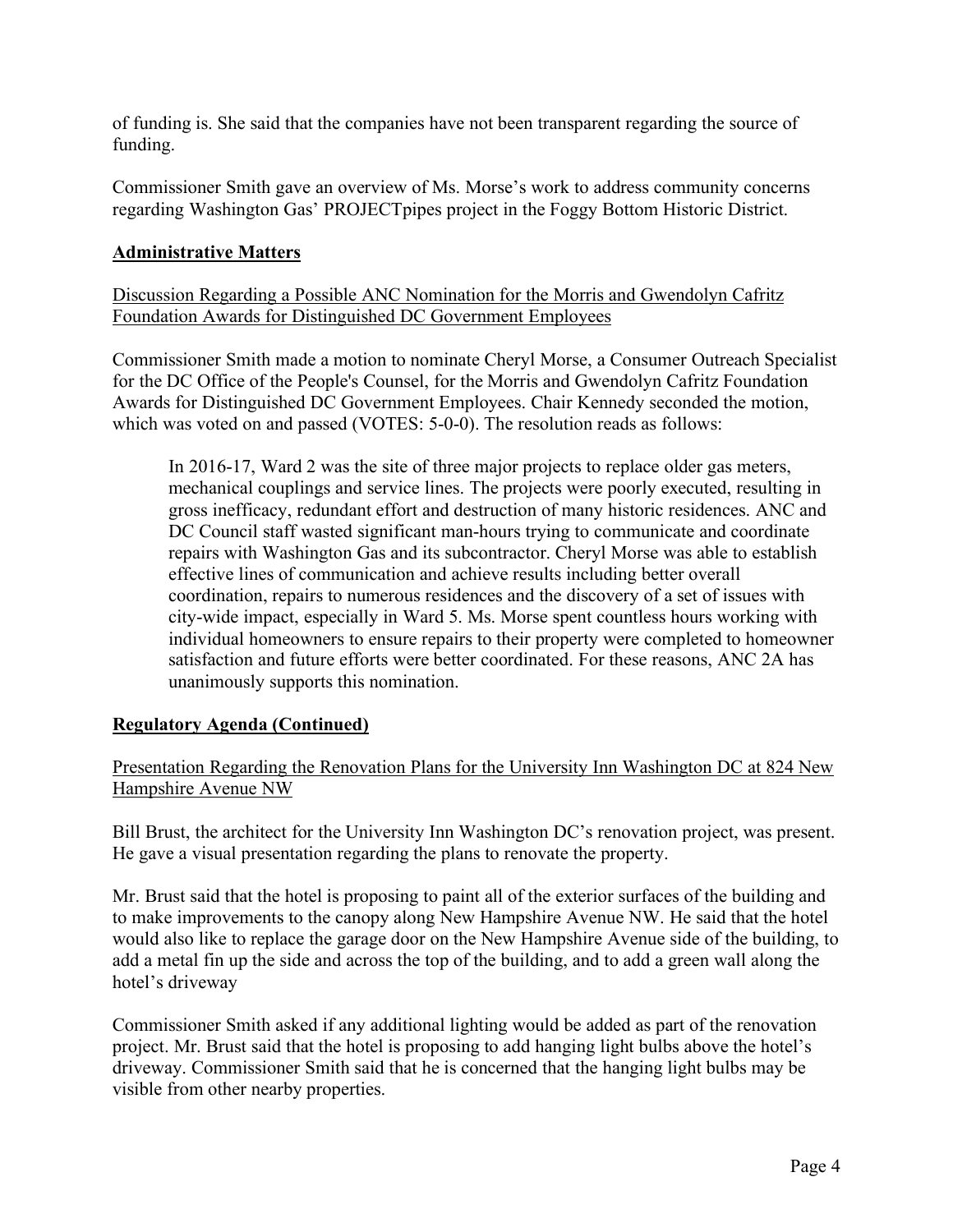*The Commission did not take any action regarding this matter.*

Homeslyce – Application for a New Retailer's Class "C" Restaurant License at 2121 K Street NW

Commissioner Harmon made a motion to support the issuing of a stipulated license as part of Homeslyce's application for a new Retailer's Class "C" Restaurant license. Commissioner Schrefer seconded the motion, which was voted on and passed (VOTES: 6-0-0). The resolution reads as follows:

At its regular meeting on November 15, 2017, Advisory Neighborhood Commission 2A ("ANC 2A" or "Commission") considered the above-referenced matter. With six of eight commissioners present, a quorum at a duly-noticed public meeting, the Commission voted unanimously (6-0-0), after a motion made by Commissioner Harmon and seconded by Commissioner Schrefer, to support Homeslyce's request for a stipulated license as part of the applicant's application for a new Retailer's Class "C" Restaurant license at 2121 K Street NW.

Consideration of a Resolution Regarding the Public Space Application by the International Finance Corporation for Streetscape Changes as Part of their Ongoing Development at 2100 K Street NW

Commissioner Harmon made a motion to raise no objection to the public space application for 2100 K Street NW. Commissioner Guzman seconded the motion, which was voted on and passed (VOTES: 6-0-0). The resolution reads as follows:

At its regular meeting on November 15, 2017, Advisory Neighborhood Commission 2A ("ANC 2A" or "Commission") considered the above-referenced matter. With six of eight commissioners present, a quorum at a duly-noticed public meeting, the Commission voted unanimously (6-0-0), after a motion made by Commissioner Harmon and seconded by Commissioner Guzman, to raise no objection to the public space application by the International Finance Corporation for streetscape changes as part of their ongoing development at 2100 K Street NW.

Commissioner Harmon made a motion to send a letter to the International Finance Corporation expressing the commission's disappointment regarding the organization's selection of a tenant for the retail space at 2100 K Street NW. Commissioner Schrefer seconded the motion, which was voted on and passed (VOTES: 6-0-0).

FoBoGro – Application for Renewal of the Establishment's Retailer's Class "B" Grocery License at 2140 F Street NW

Commissioner Campbell made a motion to protest FoBoGro's application for the renewal of the establishment's Retailer's Class "B" Grocery license based on adverse impact on the peace, order, and quiet of the neighborhood. Commissioner Schrefer seconded the motion, which was voted on and passed (VOTES: 7-0-0). The resolution reads as follows: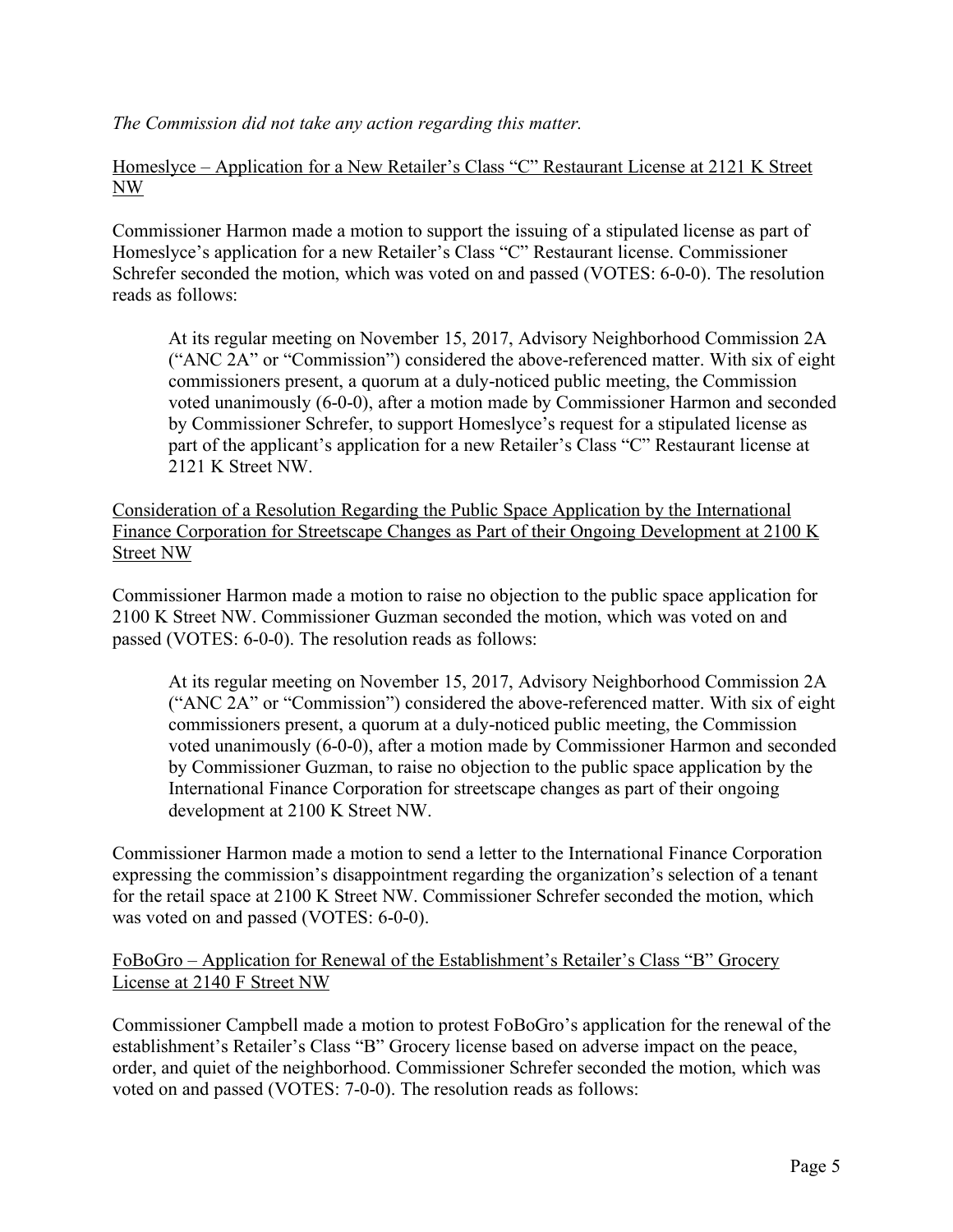At its regular meeting on November 15, 2017, Advisory Neighborhood Commission 2A ("ANC 2A" or "Commission") considered the above-referenced matter. With seven of eight commissioners present, a quorum at a duly-noticed public meeting, the Commission voted unanimously (7-0-0), after a motion made by Commissioner Campbell and seconded by Commissioner Schrefer, to protest FoBoGro's application for renewal of the establishment's Retailer's Class "B" Grocery license based on adverse impact on the peace, order, and quiet of the neighborhood.

## Discussion Regarding Concerns Related to Food Truck Parking on L Street NW

### *This matter was postponed until a future ANC meeting.*

## Presentation Regarding the Proposal to Introduce DC Council Legislation that Would Regulate the Sound Levels of Street Buskers

David Julyan, a representative for a group of individuals that is advocating for the DC Council to pass legislation that would regulate the sound levels of street buskers, was present. He gave an overview of the group's proposal for the legislation.

Multiple commissioners and meeting attendees raised concerns with several elements of the proposal, including the proposed need for street buskers to obtain a permit, the fees associated with obtaining a permit, and the methods in which the permitting, as well as the sound levels of street buskers, would be enforced.

### *The Commission did not take any action regarding this matter.*

## Consideration of a Resolution Regarding DC Council Bill B22-0223 – the "Public Restroom Facilities Installation and Promotion Act of 2017"

Commissioner Zhurbinskiy made a motion to adopt a proposed resolution regarding the matter. Commissioner Campbell seconded the motion, which was voted on and passed (VOTES: 4-0-2). The resolution reads as follows:

WHEREAS, many individuals need access to clean, safe, available public restrooms, including tourists, families with young children, women who are pregnant, the elderly, individuals with bowel incontinence, and people without housing,

WHEREAS, a study conducted by the People for Fairness Coalition (PFC) revealed that there are very few public restrooms in downtown Washington, DC, some establishments do not allow people to use restrooms unless they first purchase something, and in most downtown neighborhoods there are no restrooms available late at night or early in the morning,

WHEREAS, most capital cities in Europe and Asia have clean, safe public restrooms that are easily accessible at any time of night or day, while this is not the case in our Nation's Capital,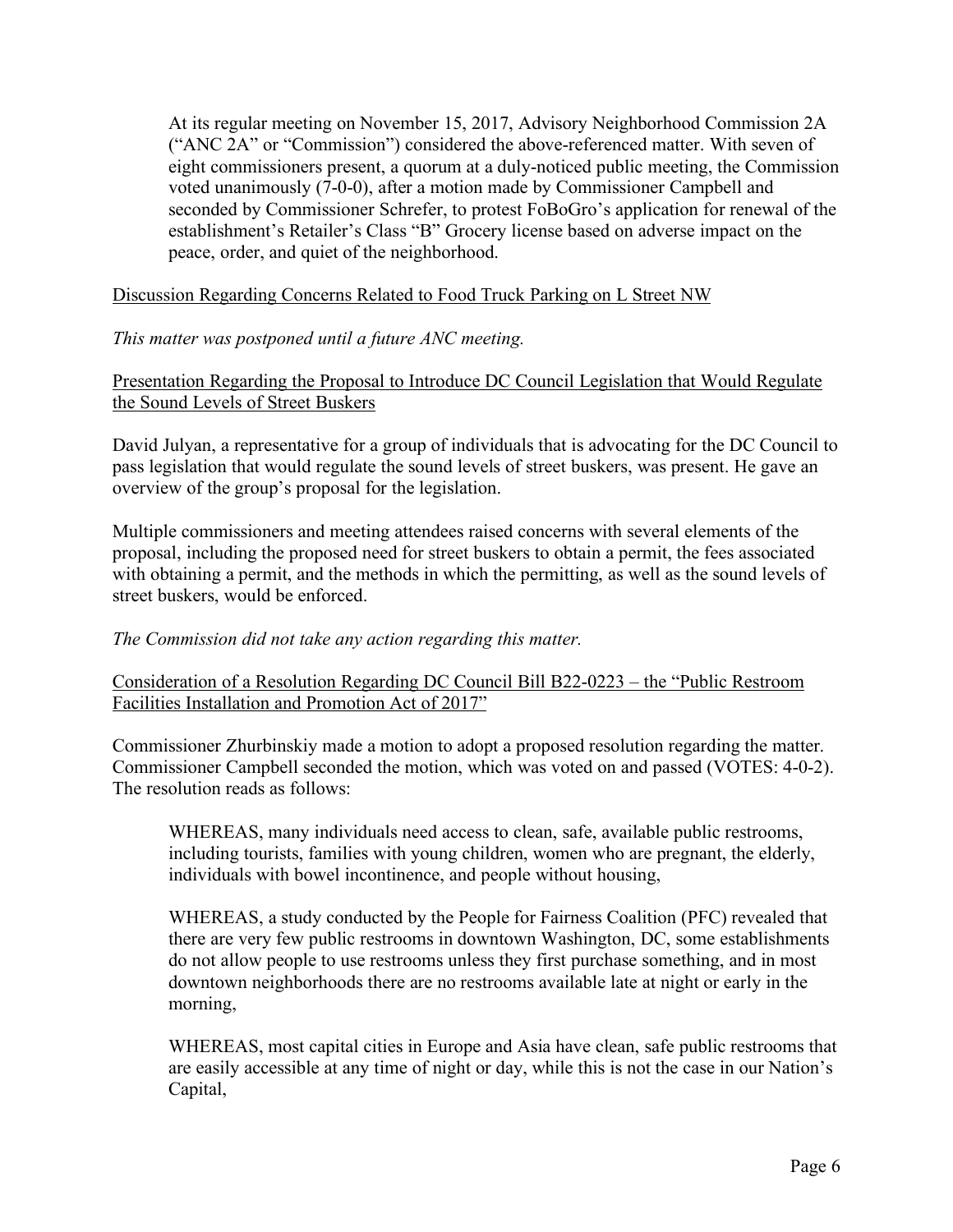WHEREAS, a number of large cities in the U.S. have begun to experiment with a variety of restroom options, including self-cleaning restrooms, restrooms with attendants, and the Portland, Oregon Loo, a 24-hour sustainable public restroom, while in London there is a government program that provides incentives to private establishments if they put up signs indicating their restroom is open to all, and

WHEREAS, if a person cannot find a restroom in DC and has no other option than to relieve themselves in a public space, the penalty is a ticket of up to \$500 or a jail term up to 90 days.

THEREFORE, BE IT RESOLVED that ANC 2A supports the passage of DC Council Bill B22-0223 – the "Public Restroom Facilities Installation and Promotion Act of 2017."

Consideration of a Resolution Regarding DC Council Bill B22-0136 – the "Comprehensive Code of Conduct of the District of Columbia Establishment and BEGA Amendment Act of 2017"

Chair Kennedy made a motion to adopt a proposed resolution regarding the matter. Commissioner Campbell seconded the motion, which was voted on and passed (VOTES: 6-0-0). The resolution reads as follows:

ANC 2A is concerned about imprecise and vague language in the bill, particularly with regard to a Code of Conduct that would entreat commissioners as employees and require a standard of impartiality. ANCs have uniquely personal and intimate connections to their districts and surrounding neighborhoods. This is a design of the ANC system; they are supposed to be enmeshed in their communities. Natural conflicts will arise in the course of this, and therefore ANCs cannot be treated under the same standard as higher and compensated elected officials as well as District Government employees.

ANC 2A further notes that commissioners are unpaid and advisory representatives and that all commission actions must be approved by a majority vote, with no individual commissioner having the ability to unilaterally take any action on behalf of the commission.

Therefore, ANC 2A requests that the DC Council take additional time to redraft the bill with an ethics code more specifically tailored to ANCs, taking into account their unique position in crafting it.

Consideration of a Resolution Regarding DC Council Bill B22-0348 – the "Advisory Neighborhood Commission Candidate Proof of Residence Amendment Act of 2017"

Commissioner Zhurbinskiy made a motion to approve proposed testimony regarding the matter. Commissioner Harmon seconded the motion, which was voted on and passed (VOTES: 6-0-0). The testimony reads as follows:

Members of the Committee on Housing and Neighborhood Revitalization: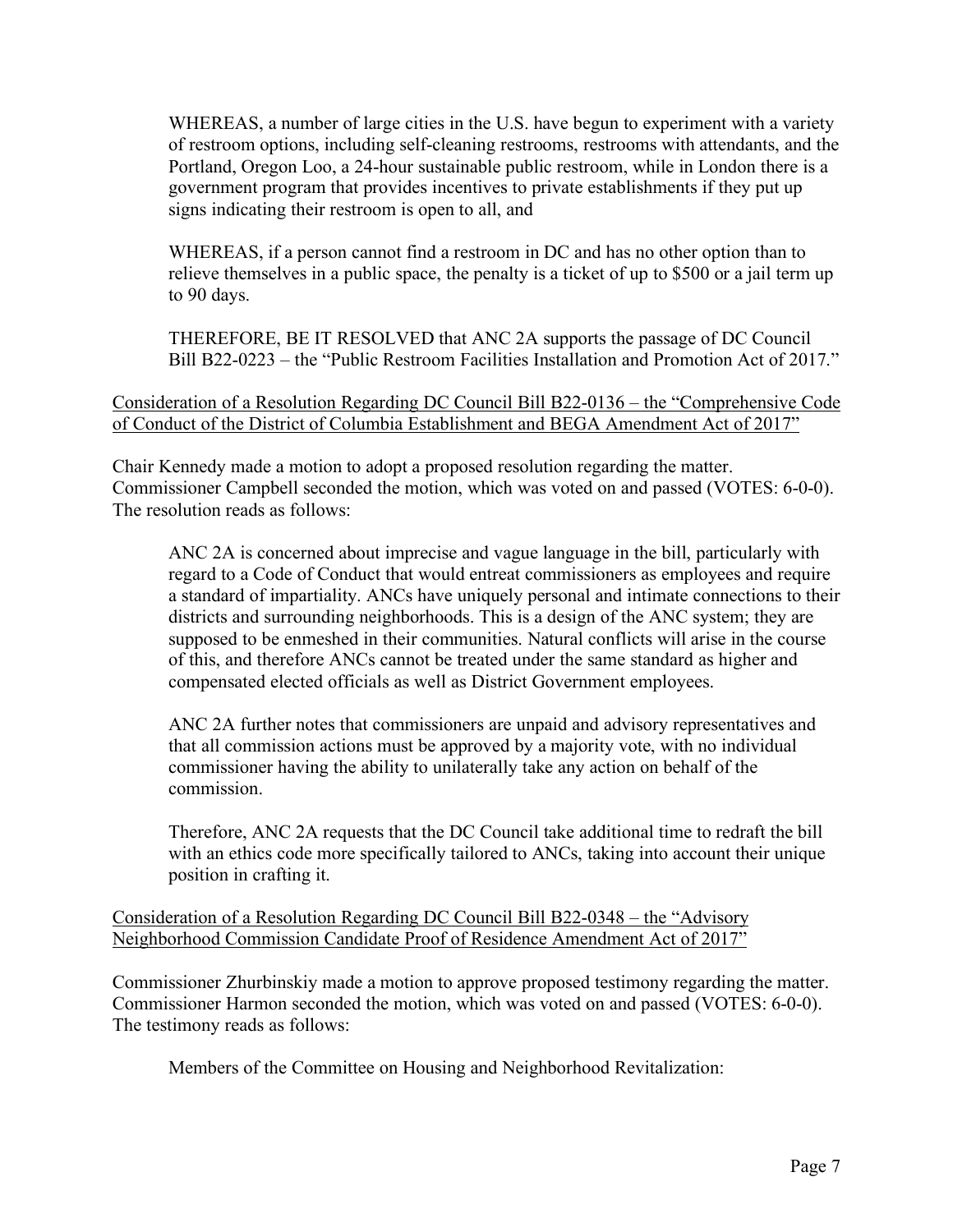My name is Eve Zhurbinskiy and I am the commissioner for Single Member District 2A08, as well as a student at the George Washington University. I am here to testify on behalf of ANC 2A regarding DC Council Bill B22-0348 – the "Advisory Neighborhood Commission Candidate Proof of Residence Amendment Act of 2017."

While ANC 2A appreciates the need to ensure that candidates reside in the district they seek to represent, the legislation as written will lead to the disenfranchisement of college students who live in university-provided housing on campus.

Two of the eight commissioners on ANC 2A – including myself – are George Washington University students who represent districts that consist mostly or solely of university-provided housing. Further, other neighborhoods have Single Member Districts that are solely or mostly comprised of university housing. These include 2E04 and 2E08 in Georgetown, 5A04 by Catholic University of America, 3D07 by American University, and 1B10 by Howard University. I should add that the seat by American has been vacant for several years, indicating the challenges of recruiting and engaging college students to become involved in community affairs.

Because college students move between residence halls frequently, they often lack two proofs of residency. Like several former student commissioners, I do not maintain a DC ID because I have moved numerous times over the past several years, including three times alone in 2017 to maintain residency in my SMD. My bank accounts are still registered to my parents' address in order to avoid the hassle of changing the address three times a year. Currently, my only proof of residency is a form offered by GW that states all my addresses at the university since I matriculated. I pay the university a lump sum for housing at the start of the semester or summer, and thus do not have any utility, rent, or mortgage documents.

Under this legislation, the easiest way for most students to obtain a second proof of residency – other than changing a bank statement multiple times a year – would be to go to the doctor and have the bill sent to their university address. Let's be clear: no one should have to seek medical attention to get a proof of residency to run for office. The unintentional consequence of this bill will be the disenfranchisement of students.

Further, a proof of residency is not currently required to seek any office in DC. ANC 2A believes that placing the burden of obtaining a proof of residency on ANC candidates and not candidates for Council, Mayor, Attorney General, and other offices is an uneven application of the principle of ensuring that every elected official resides in the district they represent.

Thus, ANC 2A asks that the Council remedy the student disenfranchisement issue by either exempting candidates with university-provided housing in their districts from being required to provide two proofs of residency, or by requiring only one proof of residency. ANC 2A also suggests that the Council examine requiring one proof of residency for candidates seeking any office in the District.

## **Administrative Matters (Continued)**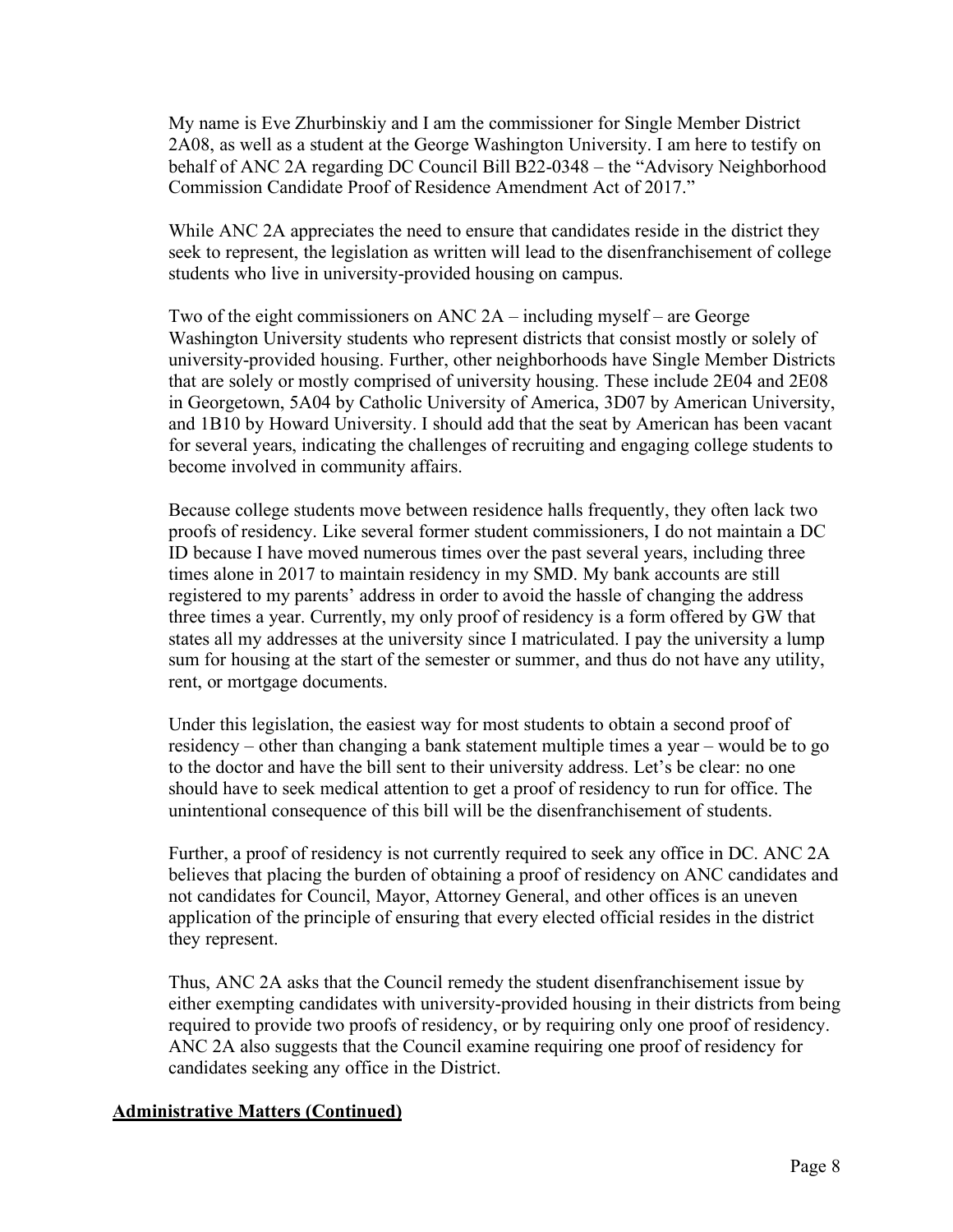## Adoption of Past Meeting Minutes

Commissioner Smith made a motion to approve the ANC's regular October 2017 meeting minutes. Commissioner Schrefer seconded the motion, which was voted on and passed (VOTES: 6-0-0).

### Approval of the ANC's FY 2017 Quarter 4 Financial Report

Commissioner Zhurbinskiy made a motion to approve the ANC's FY 2017 Quarter 4 financial report. Commissioner Campbell seconded the motion, which was voted on and passed (VOTES:  $6-0-0$ ).

# Discussion Regarding a Proposed Increase in the Grant Funding Limit for the ANC 2A Grant Fund

*This matter was postponed until a future ANC meeting.*

## Discussion Regarding a Possible ANC Nomination for the Morris and Gwendolyn Cafritz Foundation Awards for Distinguished DC Government Employees

Commissioner Smith made a motion to nominate Donny Gonzalez, the Deputy Director for Facilities Management for the Department of General Services, for the Morris and Gwendolyn Cafritz Foundation Awards for Distinguished DC Government Employees. Commissioner Campbell seconded the motion, which was voted on and passed (VOTES: 6-0-0). The resolution reads as follows:

For decades, the park at 26th and I St NW existed in urban limbo. The Department of Parks and Recreation (DPR) reported it was on Department of Transportation (DDOT) land removed from city maps and so could not be re-entered into inventory. The area was a mess. Then Donny Gonzales stepped in. He entered the park into DGS inventory and identified funding to make badly needed emergency repairs. Within three months his team built a retaining wall, leveled ground, installed new fencing, physically separated the play lot from dog park, replaced unsafe play equipment, cleaned the remaining equipment, built new benches and provided new fill. Most importantly his team worked with Pepco to remove exposed, life threatening high voltage equipment. The renovation drew the attention of the press and the support of Councilmember Jack Evans, who convinced the DC Council to allocate money for further upgrades. DPR then agreed to accept a land transfer from the DDOT, so future maintenance is assured.

## **Adjournment**

Chair Kennedy adjourned the meeting at 10:59 pm.